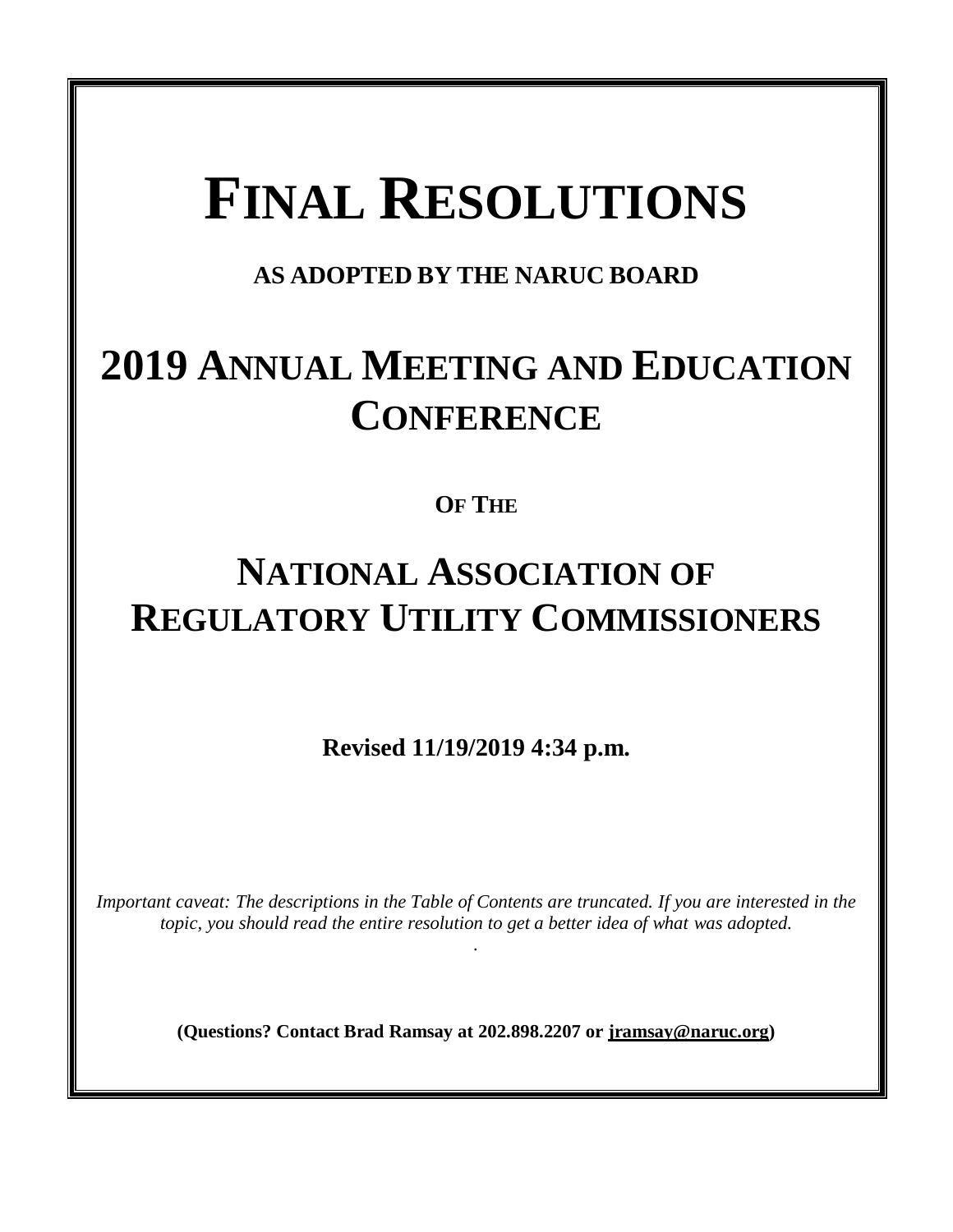### *TABLE OF CONTENTS*

#### *I. Sponsored by Committee on Consumers and the Public Interest PAGE 1*

*Resolution on Best Practices in Data Collection and Reporting For Utility Services Delinquencies in Payments and Disconnections of Service - Resolution resolves that States should consider requiring utilities to (1) collect monthly data that tracks uncollectibles, number of payment arrangements, number of payment arrangement defaults, number of revised payment arrangements, disconnections, reconnections, duration and frequency of disconnections, and other relevant data points; (2) make the data publicly available on a monthly basis, delineated by general residential customers and those customers receiving low-income assistance; and (3) file the data with State commissions to be published on that commission's website so that policy makers might have access to sufficient, objective and granular data for forming public policy aimed at protecting the public health, safety and welfare.*

#### *II. Sponsored by the Committees on Critical Infrastructure and Telecommunications PAGE 4*

*Resolution on FCC Proposal to Allow Unlicensed Operations in the 6 GHz Spectrum Band - Resolution, in recognizing the criticality of utility and other CII communications in the 6 GHz spectrum band, recommends the Federal Communications Commission modify its proposal to not allow unlicensed operations in the 6 GHz band unless and until such time that it has tested and proven that its AFC system works as intended to protect license holders, including utility and other CII systems, and it is demonstrated that unlicensed operations will not cause harmful interference to license holders as determined by the FCC.*

#### *III. Sponsored by the Committee on Telecommunications PAGE 7*

*Resolution to Regarding the Introduction of Automated Speech Recognition Only IP Captioned Telephone Service - Resolution urges the Federal Communications Commission to (i) ensure that providers receiving compensation from the telecommunications relay services fund deliver services that enable "functionally equivalent" communications by telephone (ii) adopt service quality standards for all Internet Protocol Captioned Telephone Service ("IP CTS") providers before a transition to ASR-only services; (iii) assure that ASR-only IP CTS providers be required to demonstrate that their services can perform in 911 and other emergency and public safety scenarios by, for example, ensuring that a communications assistant can help with the call until ASR-only services have a proven track record to handle emergency, lifethreatening situations; and (iv) assure that user's privacy and confidentiality should be protected by an ASR-only IP CTS provider as well as its third-party ASR partners or underlying providers.*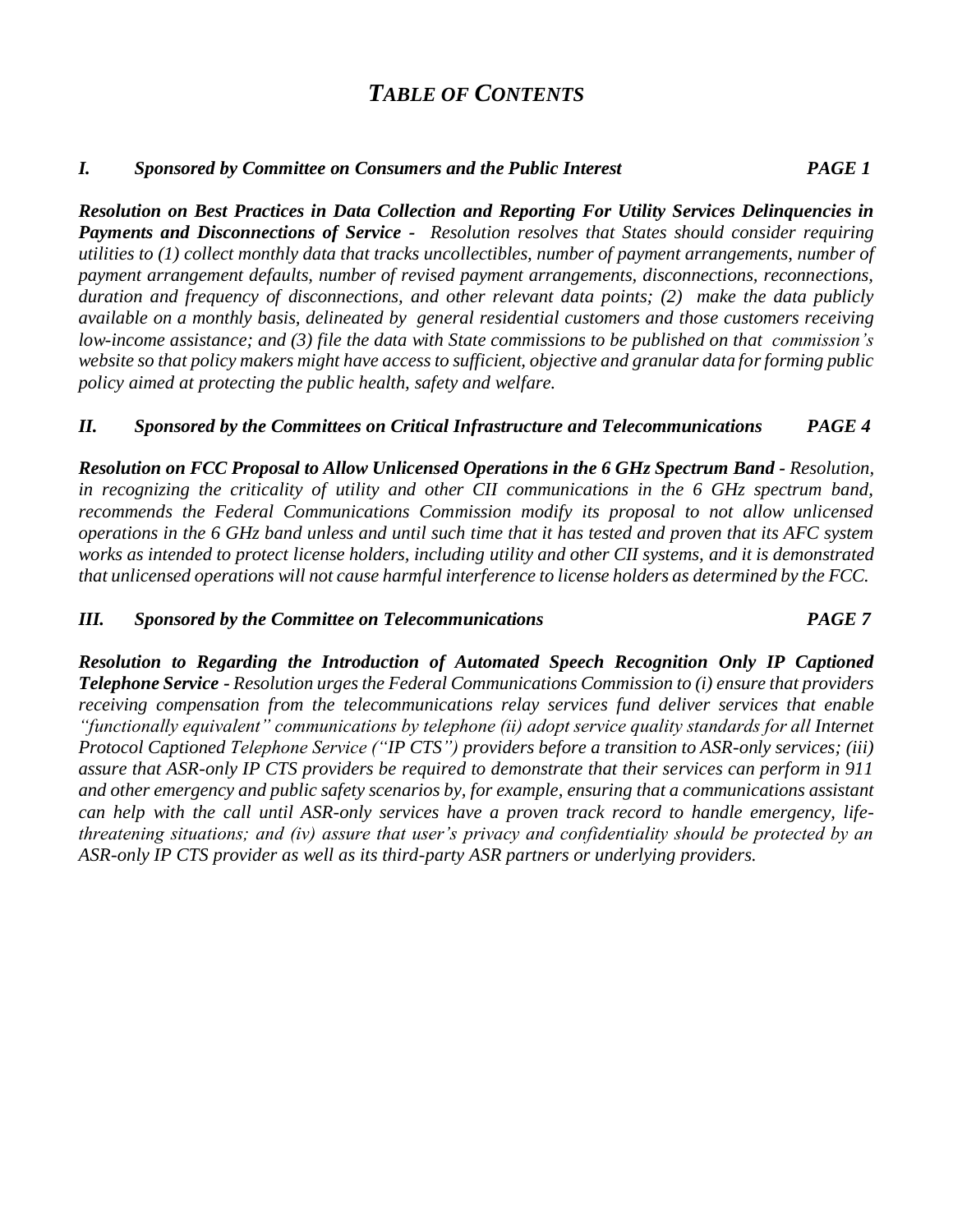#### *Resolution on Best Practices in Data Collection and Reporting for Utility Services Delinquencies in Payments and Disconnections of Service*

*Whereas* services from public utility companies including providers of electricity, heating fuels, water and wastewater, are vital and necessary to modern life;

*Whereas* many utility customers have chronic difficulties paying their utility bills in full, which can result in disconnection of service by the utility for nonpayment;

*Whereas* these difficulties have been of concern for State regulatory agencies and other interested parties for at least 50 years;

*Whereas* these difficulties have persisted or are worsening despite protracted and ongoing efforts to provide direct financial support from federal and State tax dollars and customer donations, plus financial assistance and programming provided by social services agencies, religious institutions, and other community-based organizations;

*Whereas* disconnection during either cold or hot temperature extremes in weather can prove dangerous and potentially life-threatening;

*Whereas* many electric customers rely on continuous service to power medical care devices that are essential for their health, the disconnection of which can be life-threatening;

*Whereas* almost half of all residential energy consumption is devoted to heating and cooling of homes, with these services being essential to maintaining health, safety, and welfare of ratepayer households;

*Whereas* the large number of disconnections of utility service jeopardizes the health and safety of many households and the safety of many communities and leaves vulnerable households subject to risk of harm;

*Whereas* households with seniors and infants and very young children are particularly at risk if utility services are disconnected as all are more susceptible to hypothermia if there is no heat and heat stress when there is no air conditioning;

*Whereas* seniors on fixed incomes, in particular, may face challenges in not only affording service, but also in accessing assistance for paying utility bills, due to mobility limitations or other age-related disabilities;

*Whereas* households with annual incomes at or below \$30,000 have "energy burdens" two to four times as large as households that make in excess of \$30,000 (with "energy burden" defined as the percent of income spent on energy costs);

*Whereas* funding to assist lower-income households pay their energy bills is insufficient to meet the need, with funding available from the federal Low Income Home Energy Assistance Program ("LIHEAP") able to assist only about 6.1 million or about one-fifth of eligible households, with an average annual grant of \$458, during federal fiscal year 2018;

*Whereas* low-income households often postpone other important purchases, even in some cases going without food, or foregoing medical or dental care, in order to pay utility bills, or suffer illness in an effort to lower those bills by reducing their usage of heating and cooling energy to what can be unhealthy levels;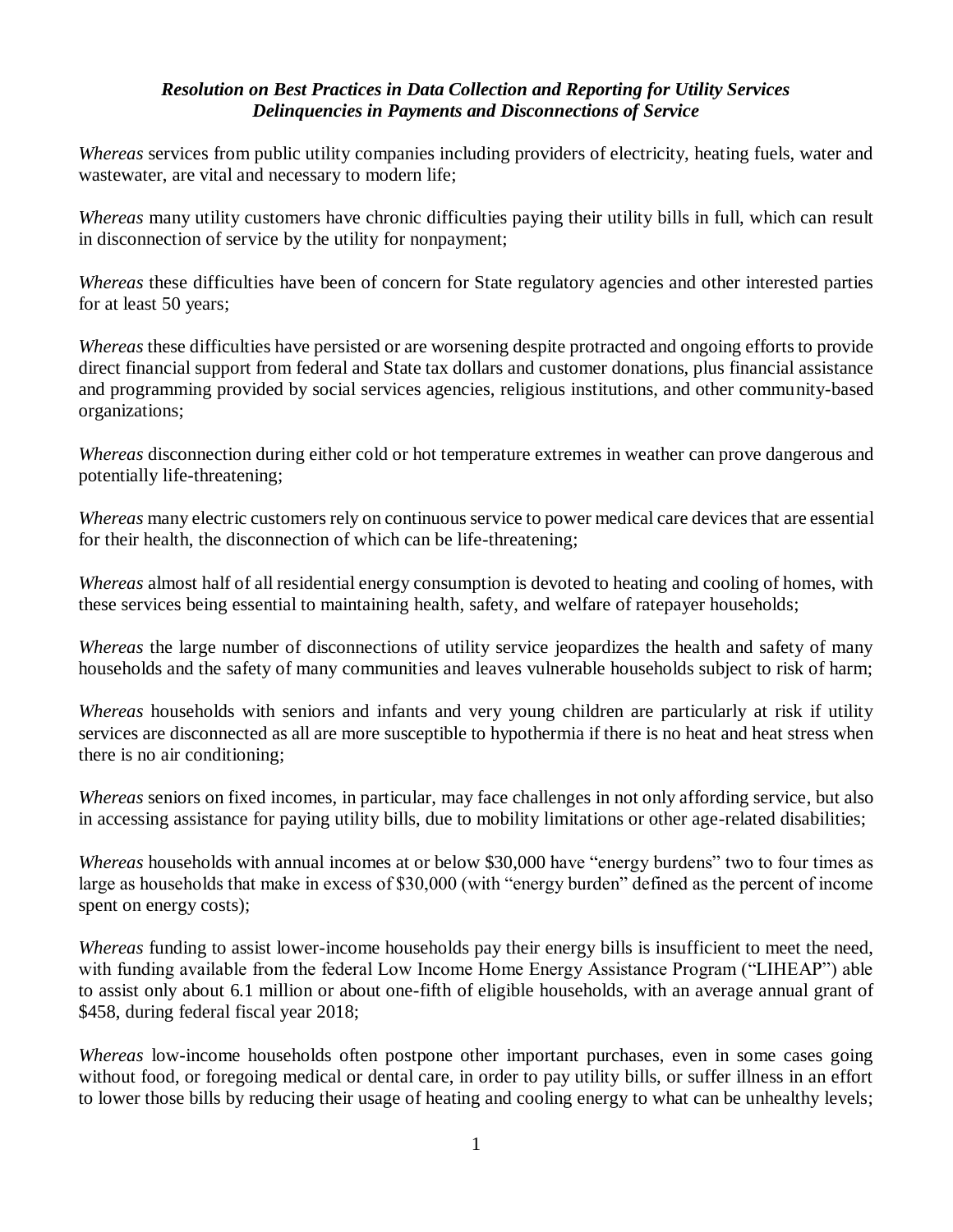*Whereas* States vary widely in the protections against disconnection available to customers and to households with persons who have a serious illness or who are otherwise vulnerable, including additional procedural delays, or disconnection stays of limited or unlimited duration, with some States having no protections;

*Whereas* both the National Association of Regulatory Utility Commissioners ("NARUC") and the National Association of State Utility Consumer Advocates ("NASUCA") have revisited related concerns about lowincome utility services in recent years and have passed at least a dozen related resolutions on this topic;

*Whereas* NARUC and NASUCA recognize the value of evidence-based policy making to improve outcomes for both utilities and customers; *and*

*Whereas* data collection and sharing plays an integral role in providing information for developing evidence-based policies; *now therefore be it*

*Resolved* that the National Association of Regulatory Utility Commissioners, convened at its Annual Meeting in San Antonio, Texas encourages all interested parties to study and consider implementing best practices to help reduce the incidence of and minimize the negative impacts on utility services payment delinquencies and disconnections and take into consideration and explore the following actions:

- work to standardize the terms used to discuss delinquencies and disconnections and definitions of those terms including, at a minimum, the terms: disconnection; reconnection; displacement (meaning a customer once disconnected who does not ever reconnect to service at the same address); vulnerable customers; and critical medical needs customers;
- work to standardize the data collected, insofar as that is practicable, in order to facilitate State comparisons and track progress towards reducing these problems;
- describe and implement best practices related to data collection regarding delinquencies and disconnections;
- seek input regularly from consumers, and the agencies and organizations that work with consumers, so that utility companies and regulators continue to be apprised of evolving customer needs and preferences;
- consider implementing quality audits and data-governance practices to ensure the information collected and reported is valid and reliable;
- to the extent permissible under federal and State laws, collect and share data for research purposes, while ensuring privacy of personally identifiable information;
- work to identify and share best practices that demonstrate promise to reduce delinquencies and disconnections, with the explicit goal of increasing customers capabilities to pay utility bills over time including best practices that identify and highlight access to helpful programs and services, including bill affordability programs such as discount rates or percentage of income payment plans, energy efficiency programs and services, weatherization, consumer education, expanding existing shutoff protections, custom payment plans that reflect the ability of the customer to successfully complete the payment plan, and flexible bill due dates;
- train employees of utilities and service agencies to assess and work with customers on sustainable solutions to avoid arrearages and maintain utility services;
- work with all stakeholders, including utility companies, to collect and share data on arrearages and disconnections;
- share information about best practices with all interested parties; and,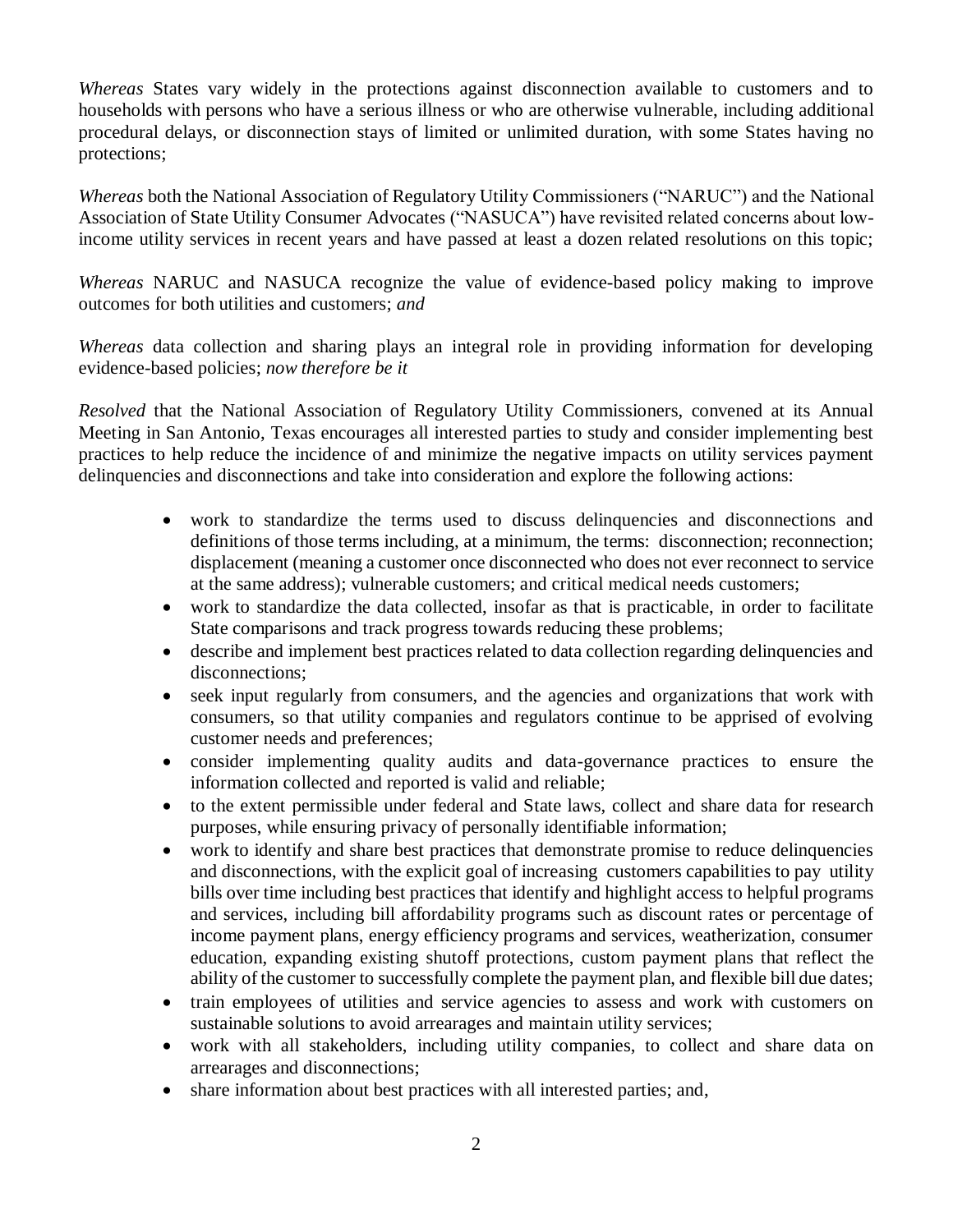work on continuous improvements in policies and programs designed to help reduce delinquencies and disconnections; *and be it further*

*Resolved* that States should consider requiring utilities to (1) collect monthly data that tracks uncollectibles, number of payment arrangements, number of payment arrangement defaults, number of revised payment arrangements, disconnections, reconnections, duration and frequency of disconnections, and other relevant data points; (2) make the data publicly available on a monthly basis, delineated by general residential customers and those receiving low-income assistance; and (3) file the data with State public utility commissions to be published on the public utility commission's website so that policy makers might have access to sufficient, objective and granular data for forming public policy aimed at protecting the public health, safety and welfare.

*Passed by the NARUC Committees on Consumers and the Public Interest Adopted by the NARUC Board of Directors, November19, 2019*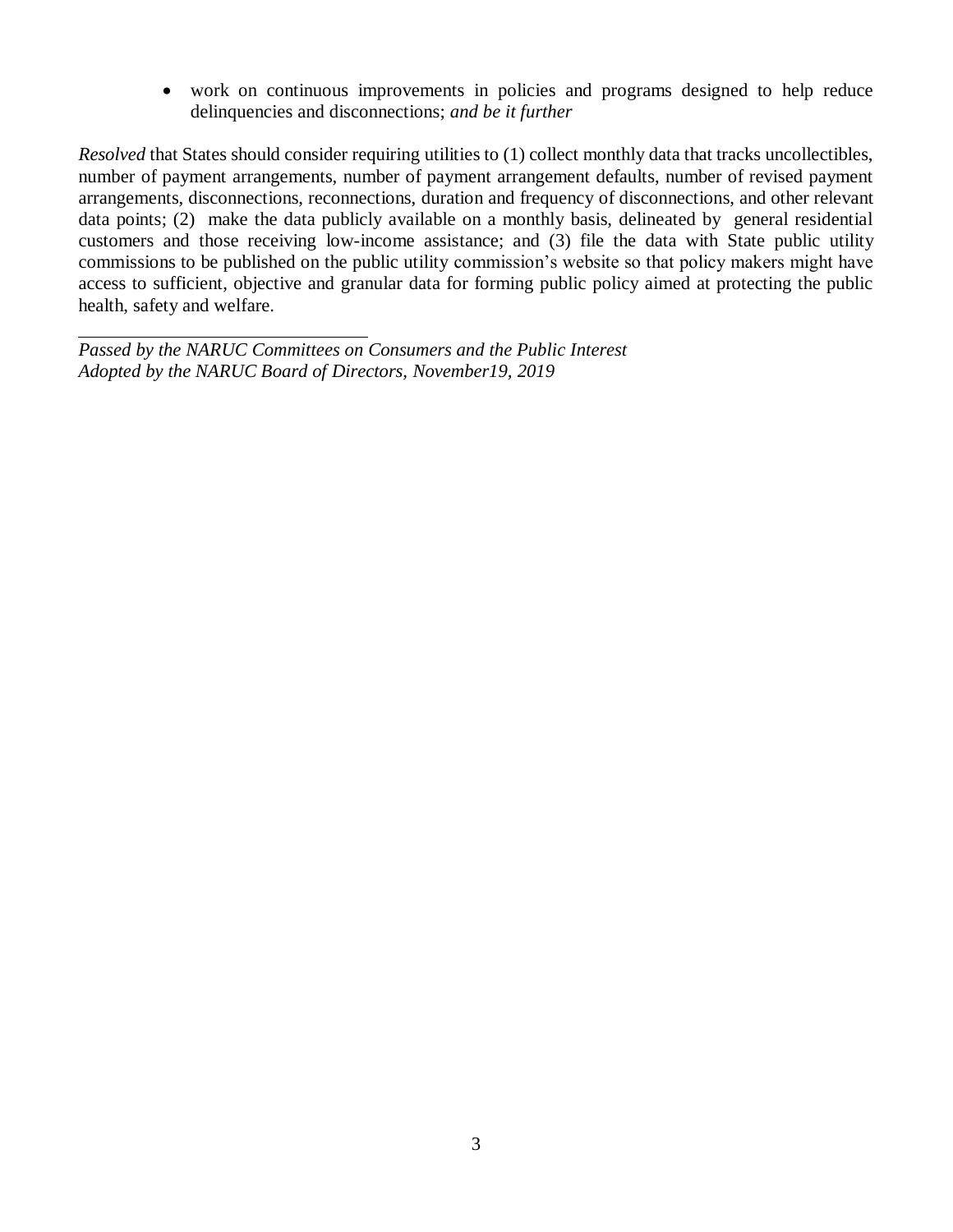#### *CI-1/TC-1/WC-1 Resolution on FCC Proposal to Allow Unlicensed Operations in the 6 GHz Spectrum Band*

*Whereas* electric, gas, and water utilities under State commission regulation rely on extensive communications networks to underpin the delivery of these essential services to the public; those communications networks are for the most part built, owned, and maintained by the utilities themselves, with a few relying on third-party telecommunications, wireless, internet, or broadband providers for specific portions of their networks;

*Whereas* these communications networks (independent of ownership) rely on both wireless and wireline technologies in order to bolster the resilience of these networks — and, therefore, electricity, water, and gas infrastructure — against natural disasters, cyber and physical attacks, and other hazards;

*Whereas* these communications networks (when owned or operated by electric utilities) play a vital role in integrating new distributed energy resources into the grid which assists utilities in meeting federal and State reliability, efficiency and emissions standards; when owned by the telecommunications, wireless, Internet, or broadband providers, the communications networks are used both to facilitate the provision of broadband, Wi-Fi, VoIP, and other communications services, and to support the internal communications needs of the electric, gas, and water utilities;

*Whereas* utilities and other critical-infrastructure industries ("CII") use wireless communications technologies that are reliant on radiofrequency spectrum, a naturally occurring phenomenon required for any wireless transmission; electric, gas, and water utilities need access to adequate interference-free radiofrequency spectrum to underpin the delivery of the essential services these entities provide;

*Whereas* telecommunications, wireless, Internet, or broadband providers, use wireless communications technologies that rely on radiofrequency spectrum, to provide telecommunications, wireless, broadband, and Internet services, which are also considered extremely high priorities, both during times of natural disasters or terrorist incidents, as well as other times;

*Whereas* companies operating in the U.S. Department of Homeland Security ("DHS") "Communications" and "Information Technology" critical infrastructure sectors are also considered critical infrastructure entities by DHS and, by implication, under Presidential Policy Directive PPD-21 ("Critical Infrastructure and Resilience");

*Whereas* the 5.925-7.125 GHz spectrum band is used by many different types of entities – including, but not necessarily limited to, utilities, transportation systems, pipeline companies, long distance telephone service providers, commercial wireless service providers, satellite service providers, and public safety enterprises to support mission-critical voice and data communications to remotely and automatically monitor and control systems that are essential for safe, secure and reliable operations and to talk with personnel during system maintenance and service restoration;

*Whereas* electric utilities, for example, use the 6 GHz band for teleprotection, a relay system on transmission and distribution grids which acts to prevent against faults from escalating and possibly damaging other elements on the system or causing power outages; teleprotection systems must operate in milliseconds to execute their functions properly;

*Whereas* radiofrequency interference to these mission-critical communications systems in the 6 GHz band risks causing interruptions of the delivery of essential energy and water services as well as the loss of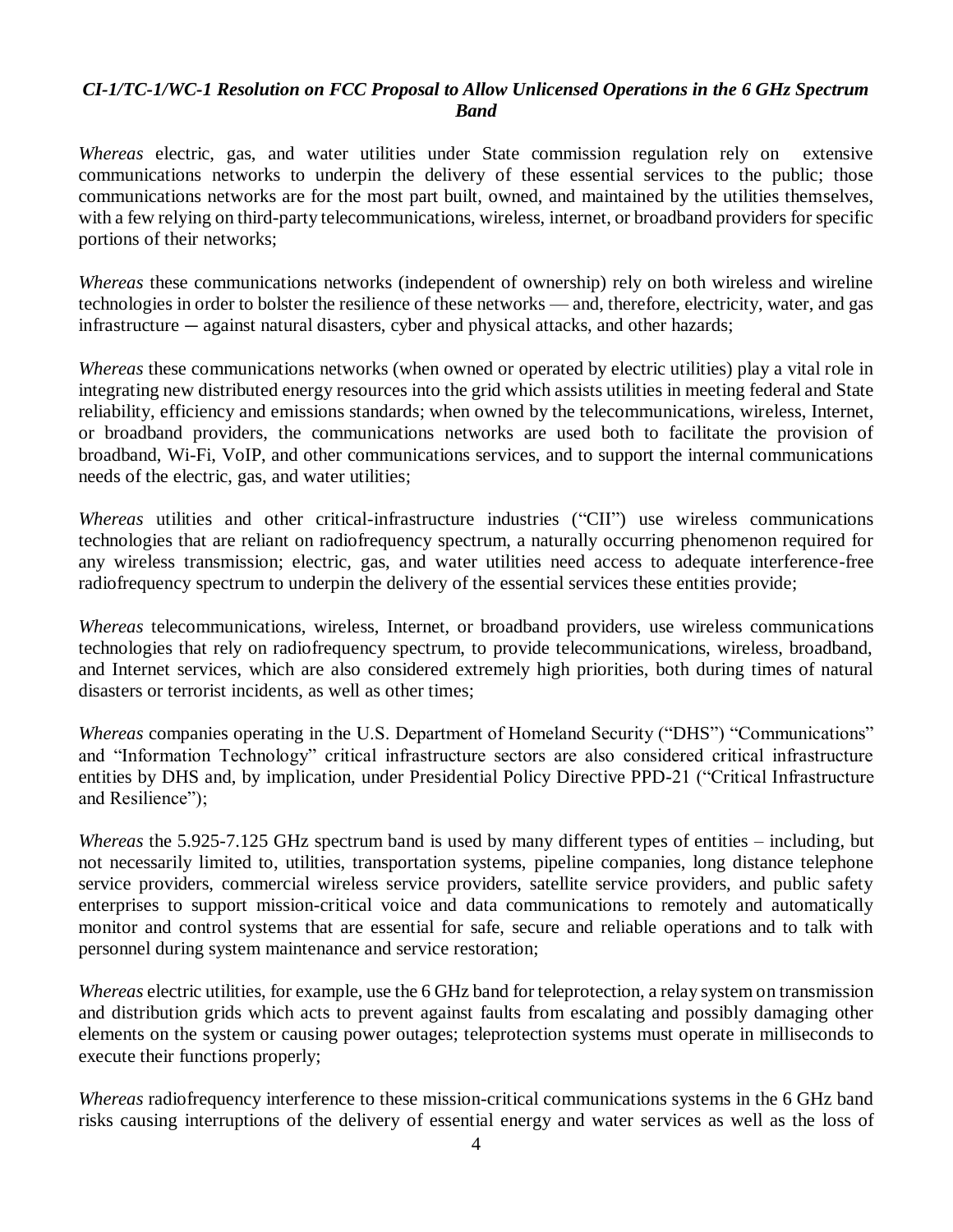communications with railroad positive train control systems and police, fire and rescue operations that protect the safety of life, health and property;

*Whereas* in 2018, Congress addressed the critical need for additional mobile and fixed wireless broadband spectrum by directing the Federal Communications Commission ("FCC") and the National Telecommunications and Information Administration to specifically identify at least 255 megahertz ("MHz") of federal and non-federal spectrum for mobile and fixed broadband use – including, but not limited to, at least 100 MHz below the 8000 MHz frequency for unlicensed uses and at least 55 MHz below the 8000 frequency "for use on either a licensed or unlicensed basis, or a combination of licensed and unlicensed";

*Whereas* the FCC initiated a rulemaking proceeding in October 2018 to allow unlicensed operations in the 6 GHz band, which raised widespread concerns about the potential for interference to utility and other CIIlicensed systems in the band. The FCC's proposal represents one way to implement the congressional directive to increase the amount of spectrum available for wireless broadband, but to implement the proposal without robust and rigorous testing of the incidence and significance of interference that may be caused by such authorization, and without assurance that interference to utility and CII-licensed systems can be prevented, is premature if not irresponsible;

*Whereas* the FCC has proposed to use automated frequency coordination ("AFC") to mitigate potential interference by outdoor unlicensed operations; however, it proposed to allow indoor unlicensed operations without any use of AFC to mitigate potential interference to licensed systems in the band, despite engineering studies submitted on the record in the rulemaking concluding that there is a significant risk of interference to licensed systems from the deployment of unlicensed devices in the 6 GHz band, including some studies which have demonstrated that indoor use is just as problematic as outdoor use;

*Whereas* the U.S. Department of Energy, in a September 2019 letter, has urged the FCC to use the U.S. national laboratories to test the AFC system before proceeding with its proposal;

*Whereas* the FCC relocated utilities in the early 1990s from the 2 GHz band to the 6 GHz band. As a result of this relocation, utilities have invested considerable ratepayer money into developing systems suitable to the 6 GHz band;

*Whereas* the 6 GHz band satisfies the unique needs of utilities due to its ability to transmit data quickly over long distances. If forced out of the band, utilities and other CII licensees have few, if any, reasonable alternatives; meanwhile, there are other spectrum bands that are currently available or that could be made available that would more efficiently serve the needs for unlicensed operations and more efficiently than the 6 GHz;

*Whereas* State regulators have a direct and tangible interest in the safety, reliability and security of electric, gas, and water utilities and other CII, and they have authorized utilities to invest billions of dollars (including funds derived from federal grants from the U.S. Department of Energy) in SCADA and smart grid systems in order to promote, among other public interest objectives, the safety, reliability and security of utilities and other CII, many of which were authorized pursuant to State statutory mandates and deadlines;

*Whereas* many State regulators, legislators, and other government officials also have an interest in promoting the deployment of broadband infrastructure – including, but not limited to, mobile and fixed broadband wireless infrastructure, for both public safety and other purposes;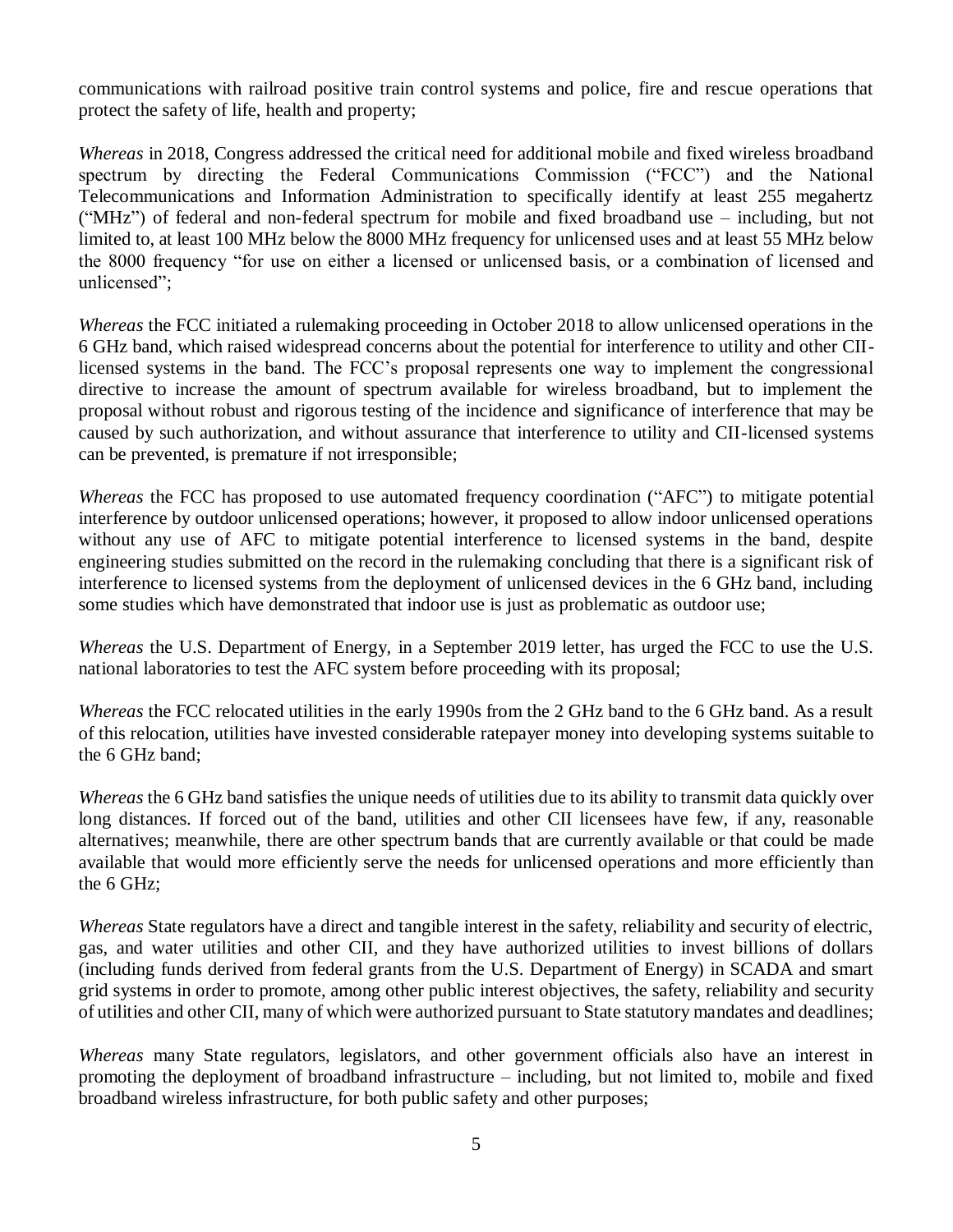*Whereas* the National Association of Regulatory Utility Commissioners in previous resolutions has acknowledged the need for utilities to have access to spectrum to promote public safety, and smart grid systems needed for protecting the safe, reliable, and secure delivery of essential public services including energy, water, communications, transportation, and public safety; *now, therefore be it*

*Resolved* that the National Association of Regulatory Utility Commissioners, gathered at its Annual Meeting in San Antonio, in recognizing the criticality of utility and other CII communications in the 6 GHz spectrum band, recommends the Federal Communications Commission modify its proposal to not allow unlicensed operations in the 6 GHz band unless and until such time that it has tested and proven that its AFC system works as intended to protect license holders, including utility and other CII systems, and it is demonstrated that unlicensed operations will not cause harmful interference to license holders as determined by the FCC.

*Passed by the NARUC Committees on Critical Infrastructure, Telecommunications and Water Adopted by the NARUC Board of Directors, November19, 2019*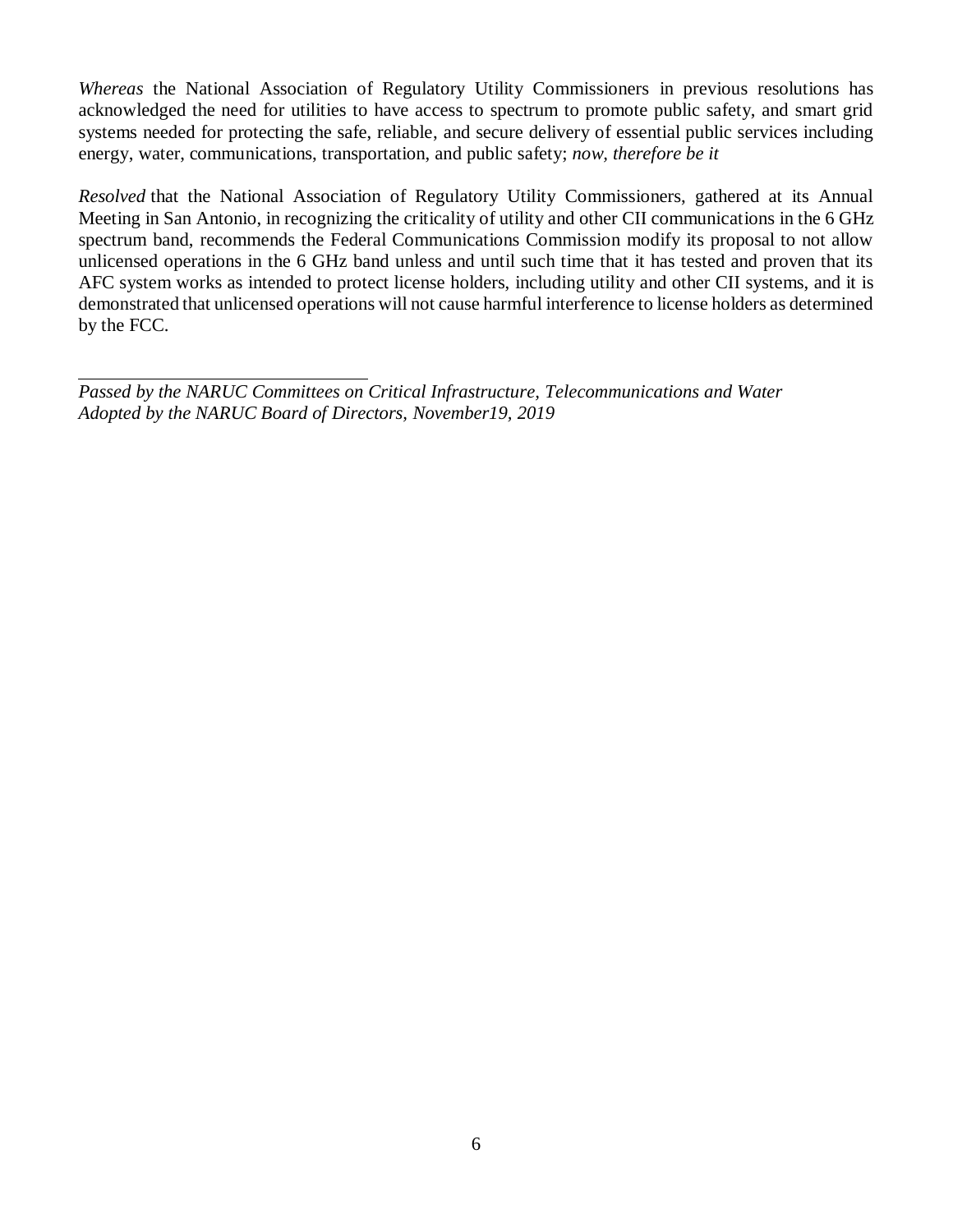#### *Resolution Regarding the Introduction of Automated Speech Recognition – Only IP Captioned Telephone Service*

*Whereas* in 1990, Congress enacted the Americans with Disabilities Act, which, among other things, directed the Federal Communications Commission ("FCC") to ensure that telecommunications relay services ("TRS") are available to enable "functionally equivalent" communications by telephone for individuals with hearing and speech disabilities;

*Whereas* in 2007, the FCC approved Internet Protocol Captioned Telephone Service ("IP CTS") as a type of TRS eligible for compensation from the federal TRS Fund;

*Whereas* IP CTS helps an individual with hearing loss communicate on the telephone in a manner that is functionally equivalent to the ability of persons without disabilities, which can be essential, especially in 911 and other emergency or public safety scenarios;

*Whereas* the FCC's "mandatory minimum standards" for IP CTS do not include substantive service quality standards but do include rules ensuring that human communications assistants ("CAs") preserve the privacy and confidentiality of CA-based IP CTS calls;

*Whereas* in June 2018, the FCC issued a *Declaratory Ruling* determining that IP CTS that relies exclusively on automated speech recognition ("ASR") technology as a form of TRS eligible for compensation from the federal TRS Fund;

*Whereas* in June 2018, the FCC simultaneously issued a *Notice of Inquiry* to establish quantitative and objective service quality standards for providers of IP CTS;

*Whereas* since June 2018, the FCC has not certified any provider to deliver ASR-only IP CTS, nor has it adopted service quality definitions and standards;

*Whereas* several applications for certification to provide ASR-only IP CTS are currently pending before the FCC; *and*

*Whereas* the FCC's Disability Advisory Council ("DAC") has recommended that before a shift in IP CTS technology takes place, service quality standards should be adopted for all IP CTS, regardless of the platform or technology used to deliver captions; and further recommended that the FCC define standards based on current performance by CA-based IP CTS providers; *now therefore be it*

*Resolved* the National Association of Regulatory Utility Commissioners ("NARUC"), convened at its 2019 Annual Meeting and Education Conference in San Antonio, Texas, supports technological innovation, including and especially in the delivery of assistive technologies to individuals with disabilities; *and be it further* 

*Resolved* consistent with the statute, the primary objective of the FCC's TRS program must be to ensure that certified providers deliver services that enable "functionally equivalent" communications by telephone; *and be it further* 

*Resolved* the FCC should adopt service quality standards for all IP CTS providers before certifying ASRonly providers; *and be it further*